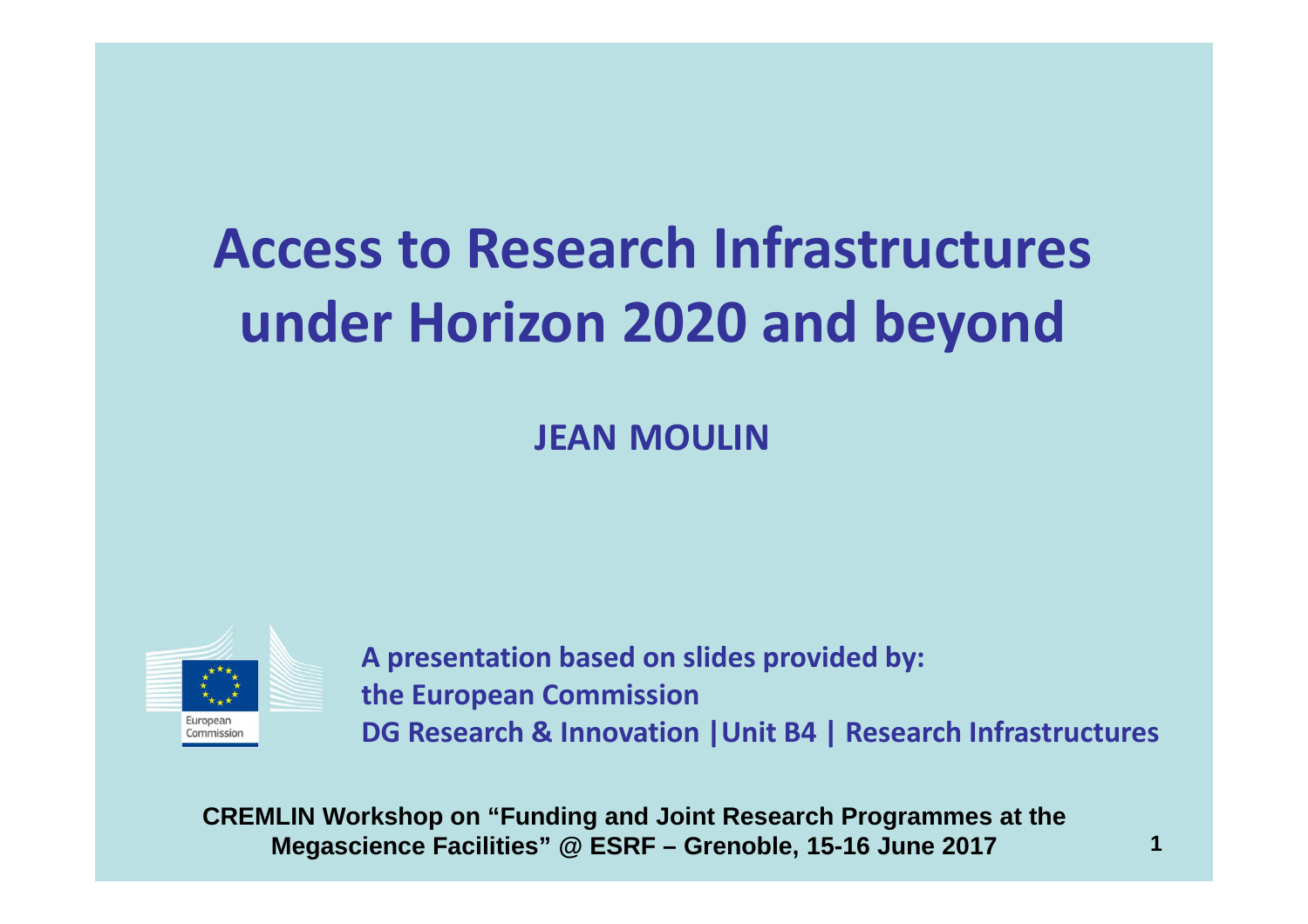# **Access to Research Infrastructuresunder Horizon 2020 and beyond**

- ◆ Definition of Research Infrastructures in Horizon 2020
- ❖ Horizon 2020 Framework Programme for Research and<br>languation (2014-2020) Innovation (2014-2020)
- \* Support to access provision: transnational access / virtual access
- **Integrating activities: aim, beneficiaries, mandatory activities,**  $\bullet$  and starting communities, and country participation advanced and starting communities, 3<sup>rd</sup> country participation
- **\*** Transnational access: access provider obligations, user eligibility<br>
conditions 2rd country users conditions, 3rd country users
- **<sup>❖</sup>** Integrating activities: general provisions on data policy and on<br>innovation policy innovation policy
- Towards the H2020 Work Programme 2018-2020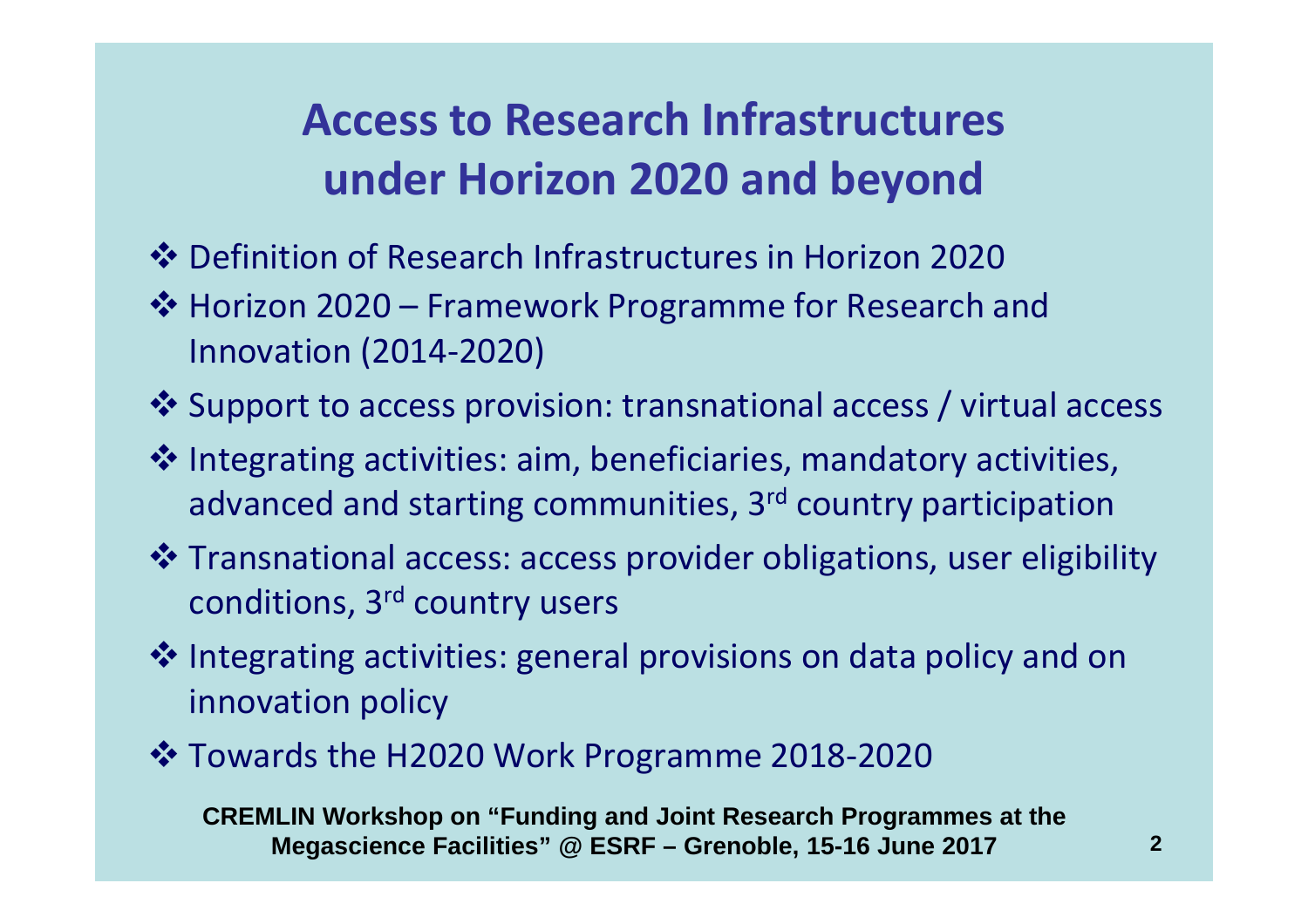# **Definition of Research Infrastructures in H2020**

- Facilities, resources and services used by the scientific<br>community for conducting research and innovation in t community for conducting research and innovation in their fields
- **<sup>❖</sup> They include:**<br>major scien
	- **najor scientific equipment or set of instruments;**
	- knowledge-based resources such as collections, archives or scientific data;
	- e-infrastructures, such as data and computing systems, and communication networks;
	- and any other entities of a unique nature... …essential to achieve excellence in research and innovation
- \* They can be "single-sited", "distributed" or "virtual" and, when<br>relevant may be used beyond research and innovation e.g. for relevant, may be used beyond research and innovation, e.g. for education or public services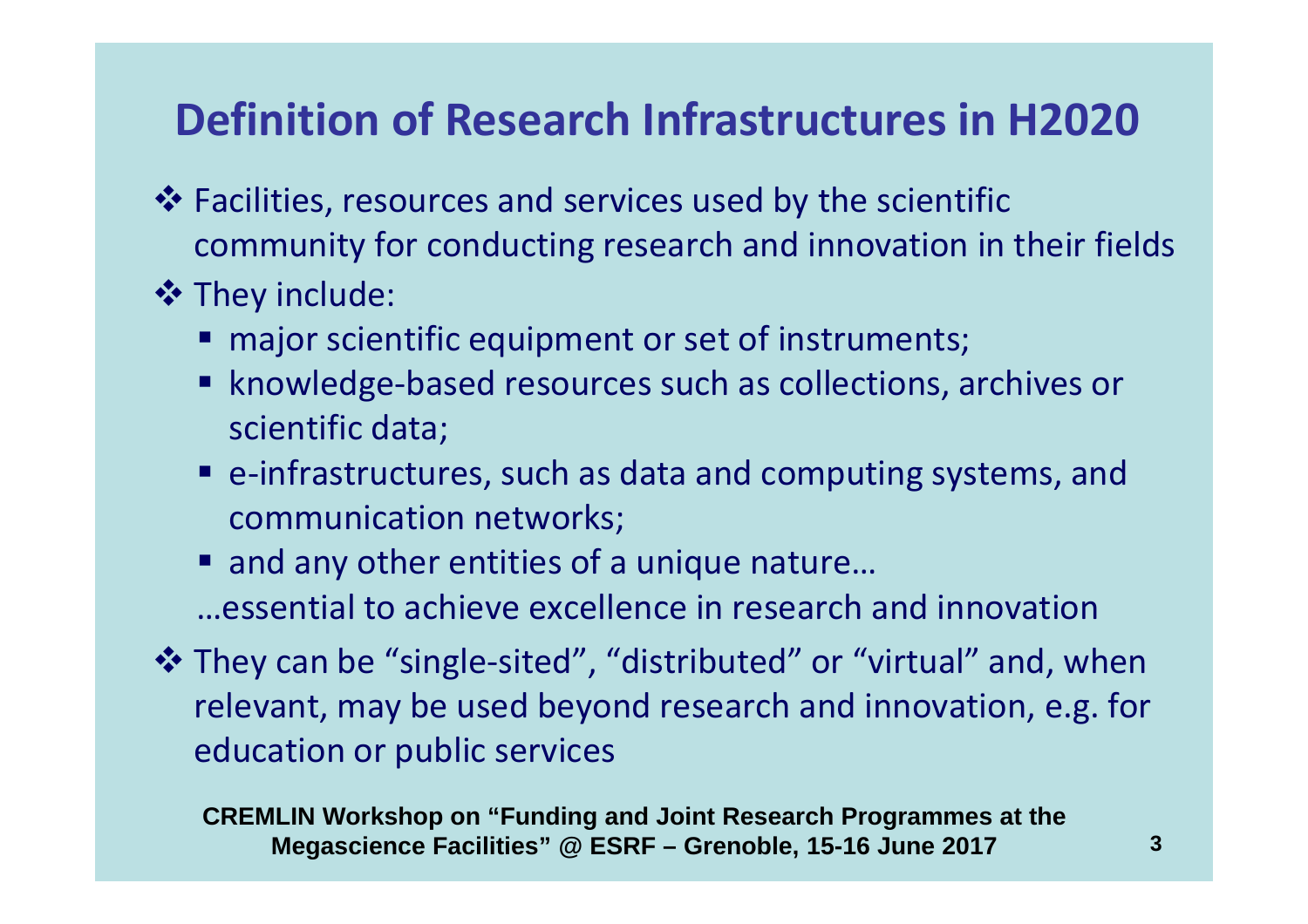# **Horizon 2020 – Framework Programme for Research and Innovation (2014-2020)**

#### *Excellent Science*

- **European Research Council (ERC)**
- **EXECUTE: 19 Future and Emerging Technologies**
- Marie Curie actions
- *European Research Infrastructures (incl. e-infrastructures): 2.4 billion €*

#### *Societal challenges*

- Health, demographic change, wellbeing
- - Food security, sustainable agriculture, marine maritime research, bio-economy
- **EXECUTE, clean and efficient energy**
- **EXECUTE: Smart, green, integrated transport**
- -Climate action, resource efficiency, raw materials
- -Inclusive, innovative and reflective societies
- Secure societies
- -Spreading excellence & Widening Participation
- -Science with and for Society

#### *Industrial leadership*

- **Leadership in enabling** and industrial technologies (ICT, space, nanotechnologies, advanced materials and advanced manufacturing and processing, biotechnology)
- **EXECCESS to risk finance**
- -Innovation in SMEs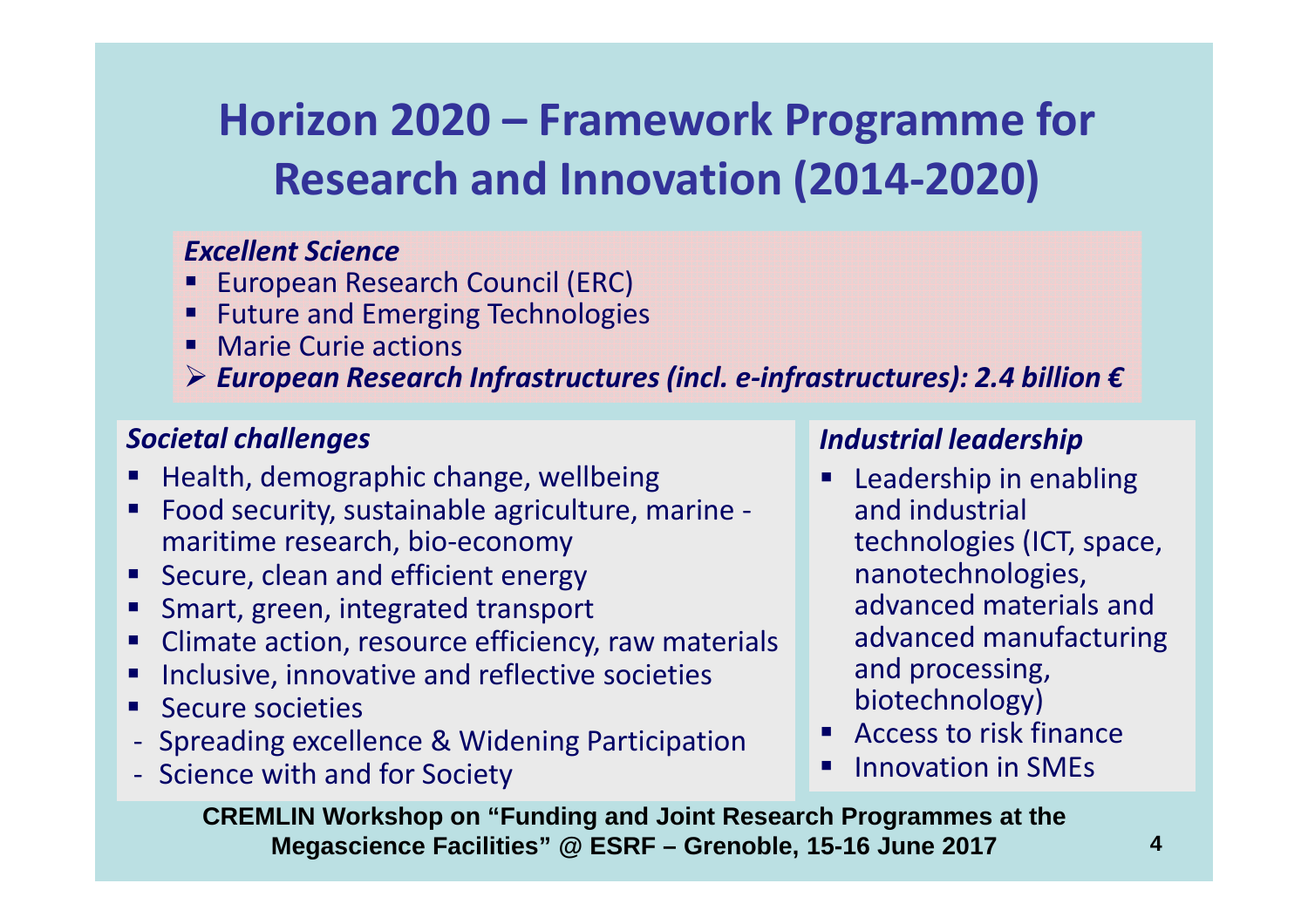## **Support to Access Provision**

*Transnational and virtual access* are supported for three types of projects:

- *Integrating Activities* for both "Advanced Communities" and "Starting Communities". "Starting Communities":
	- $\triangleright$  access provision is a mandatory component of the project;
	- access provision should be implemented in an integrated and coordinated way such as to improve the overall services available, at European level, to the research community
- **Individual support** to ESFRI and other world-class RI projects and<br>Cluster projects *Cluster projects*
- **E-Infrastructures projects** for the integration and consolidation<br>
of a infrastructures platform (including GEANT) of e-infrastructures platform (including GEANT)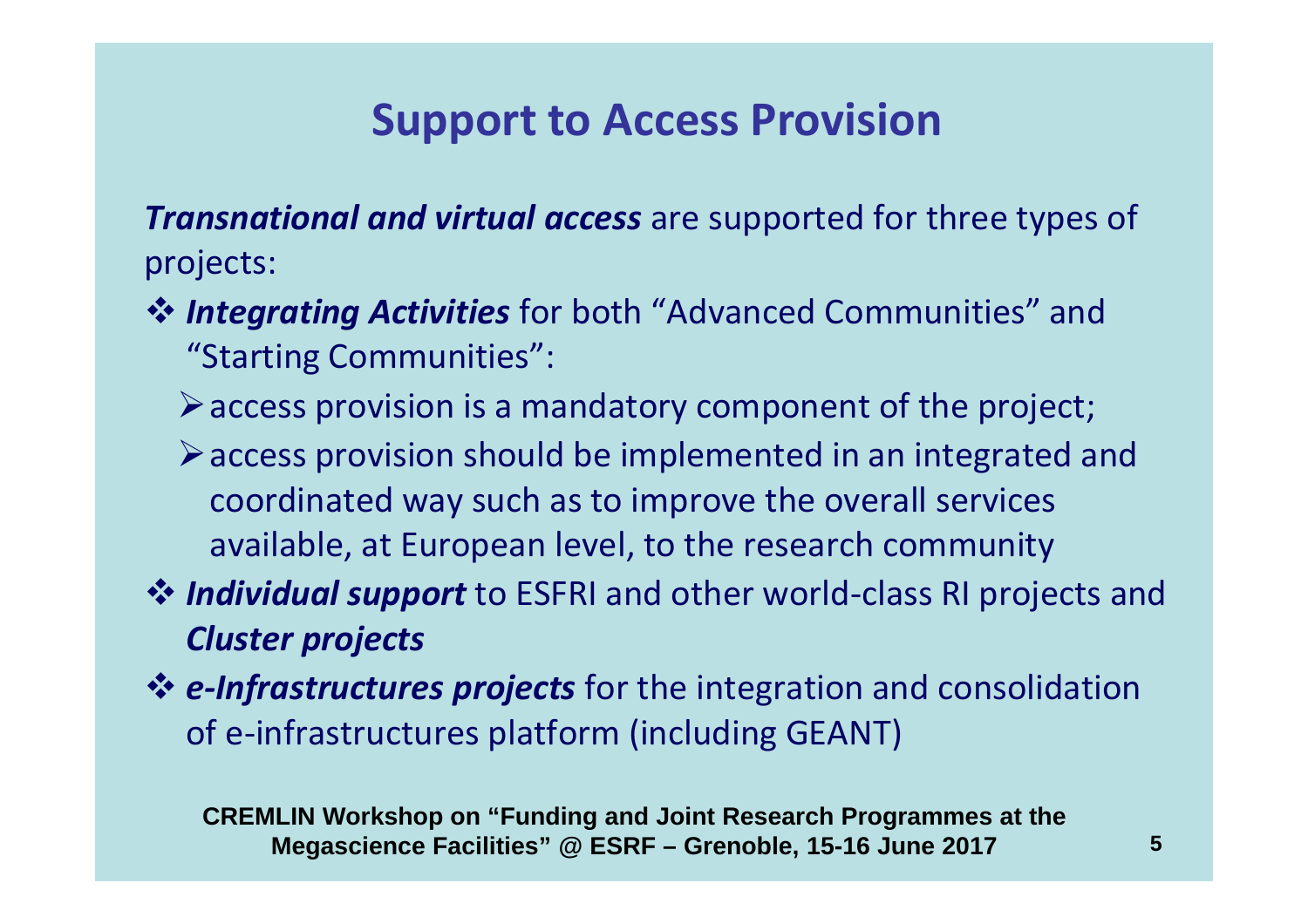# **Transnational access (TNA)**

- *Free of charge provision of access* to a RI to *selected* (via a merit-based competitive procedure) researchers/research teams usually working in a country other than the country where the RI is located:
	- $\triangleright$  in person ("hands-on"), to users visiting the infrastructure, e.g. access to a research vessel or synchrotron beamlines;
	- $\triangleright$  remote scientific services, no visit needed, e.g. performance of sample analysis
- *Third country users*: up to 20% of the access can be provided to user teams with a majority of users working in third countries user teams with a majority of users working in third countries

EU financial support to TNA will cover the access costs incurred by the access provider for the provision of access to the selected researchers as well as the travel & subsistence incurred to support the visits to the infrastructure of the researchers. The access costs charged will never include capital investments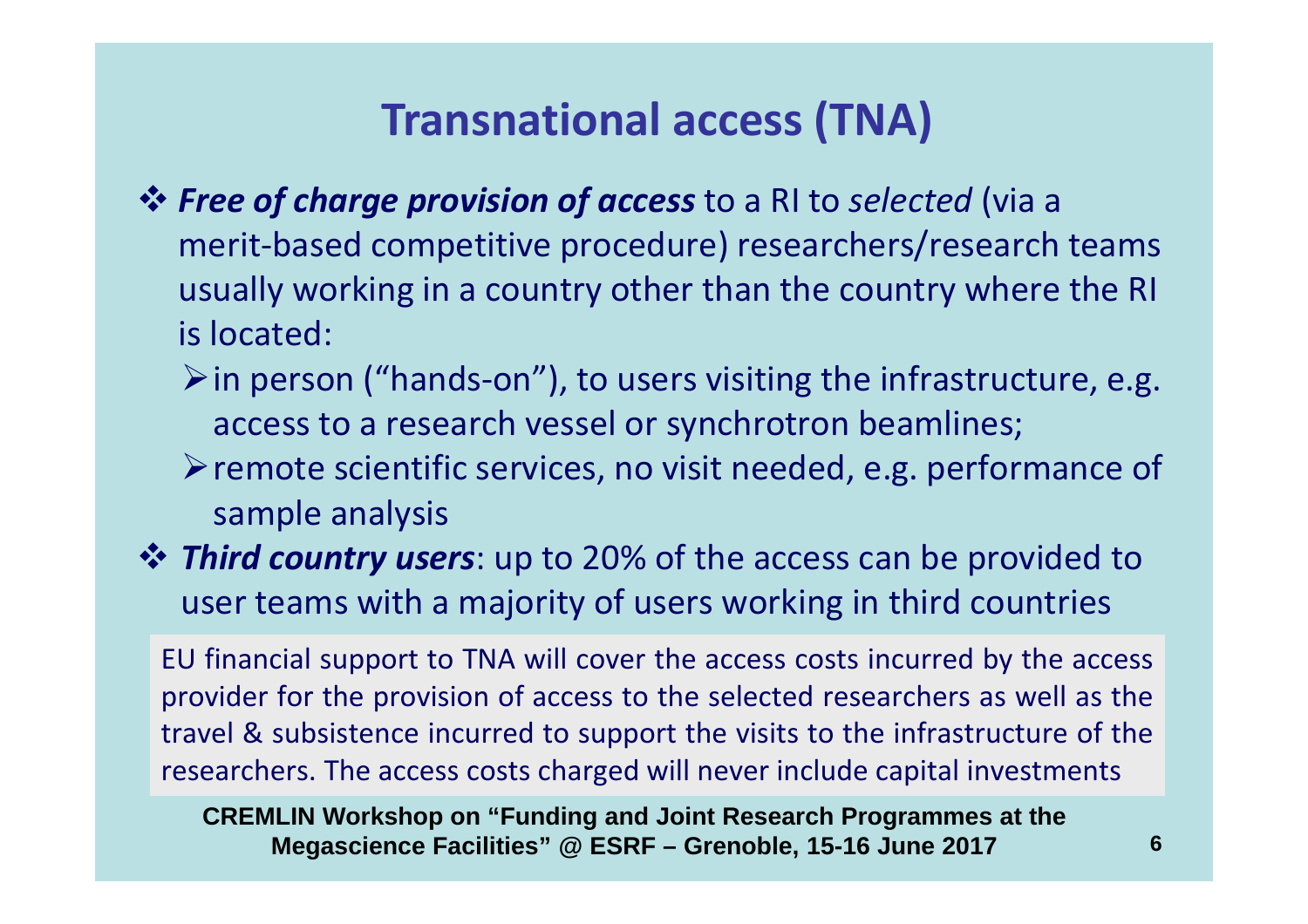# **Transnational access (TNA)**

- **First TNA activities funded under FP2 ("Large Installations Plan",**<br>1989-1993) to support and facilitate access to large scale 1989-1992) *to support and facilitate access to large-scale scientific and technical facilities and installations of European interest*
- Initially access mainly to large & expensive facilities in the field of<br>
physics nowadays assess to PIs in all S&T fields (incl. bumanities) physics, nowadays access to RIs in all S&T fields (incl. humanities)
- **ERA expert group report (2008): "the existence of and access to September 2008):** "the existence of and access to leading RIs is and will remain a key determinant of Europe's competitiveness in both basic and applied research"
- $\cdot$  Since FP6, the transnational access and/or service activities have<br>become a vital part of the funding schome "Integrating become a vital part of the funding scheme "Integrating Activities" (IA)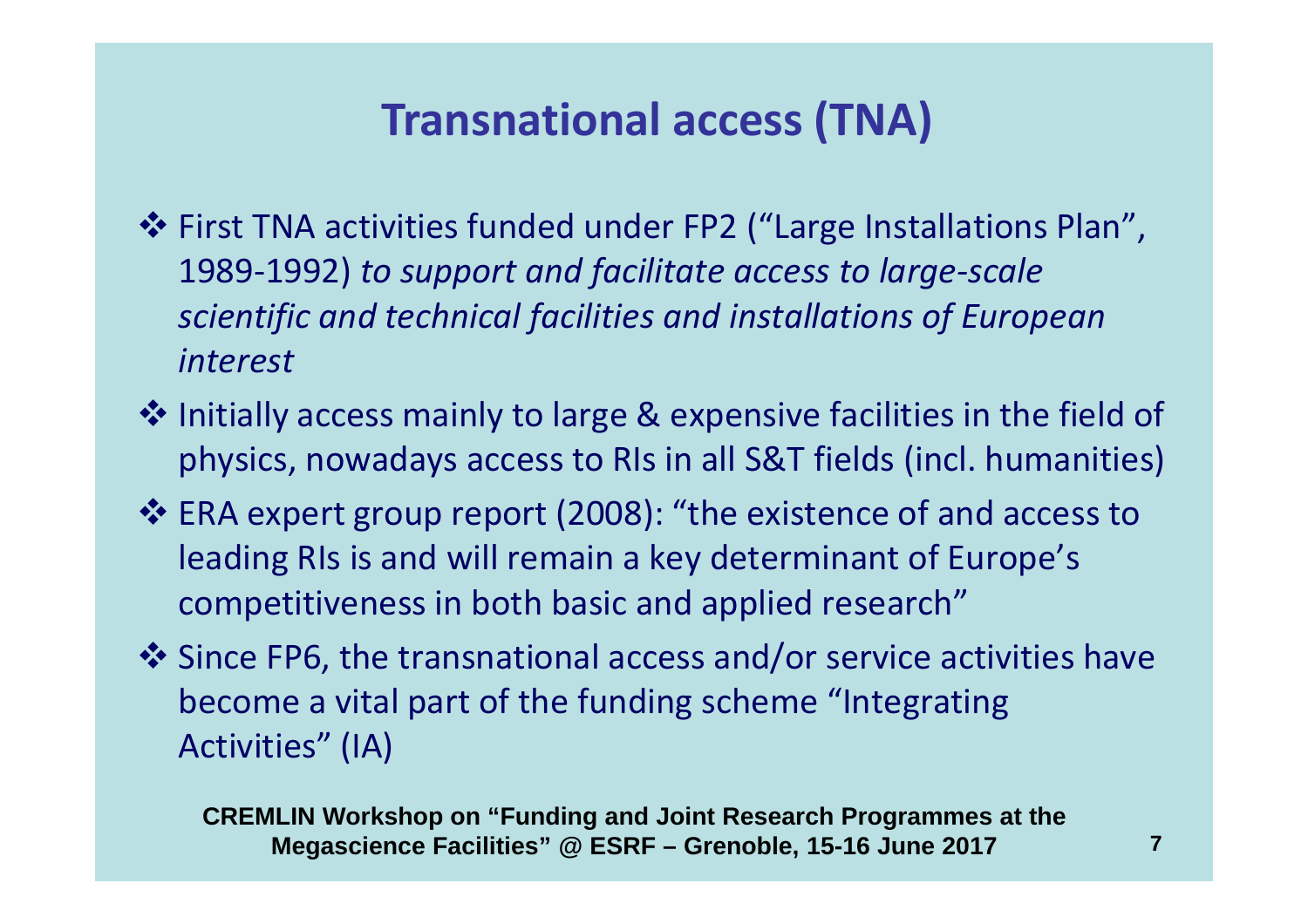# **Virtual access (VA)**

- **Free of charge provision of access** to widely used resources<br>and for research that are enough and freely available three needed for research that are openly and freely available through communication networks (e.g. databases available via Internet, or data deposition services)
	- $\triangleright$  No need for a competitive selection of users and therefore no need to set up a selection panel
	- $\triangleright$  No need to identify users either. However identification is possible when access provision is subject to specific requirements such as registration, authentication and/or authorisation of users (e.g. for access to sensitive data)
	- $\triangleright$  No need for users to visit the infrastructure to get access

EU financial support to VA will cover the reimbursement of the operating costs incurred by the RI for providing virtual access to resources (incl. S&T user support). The access costs charged will never include capital investments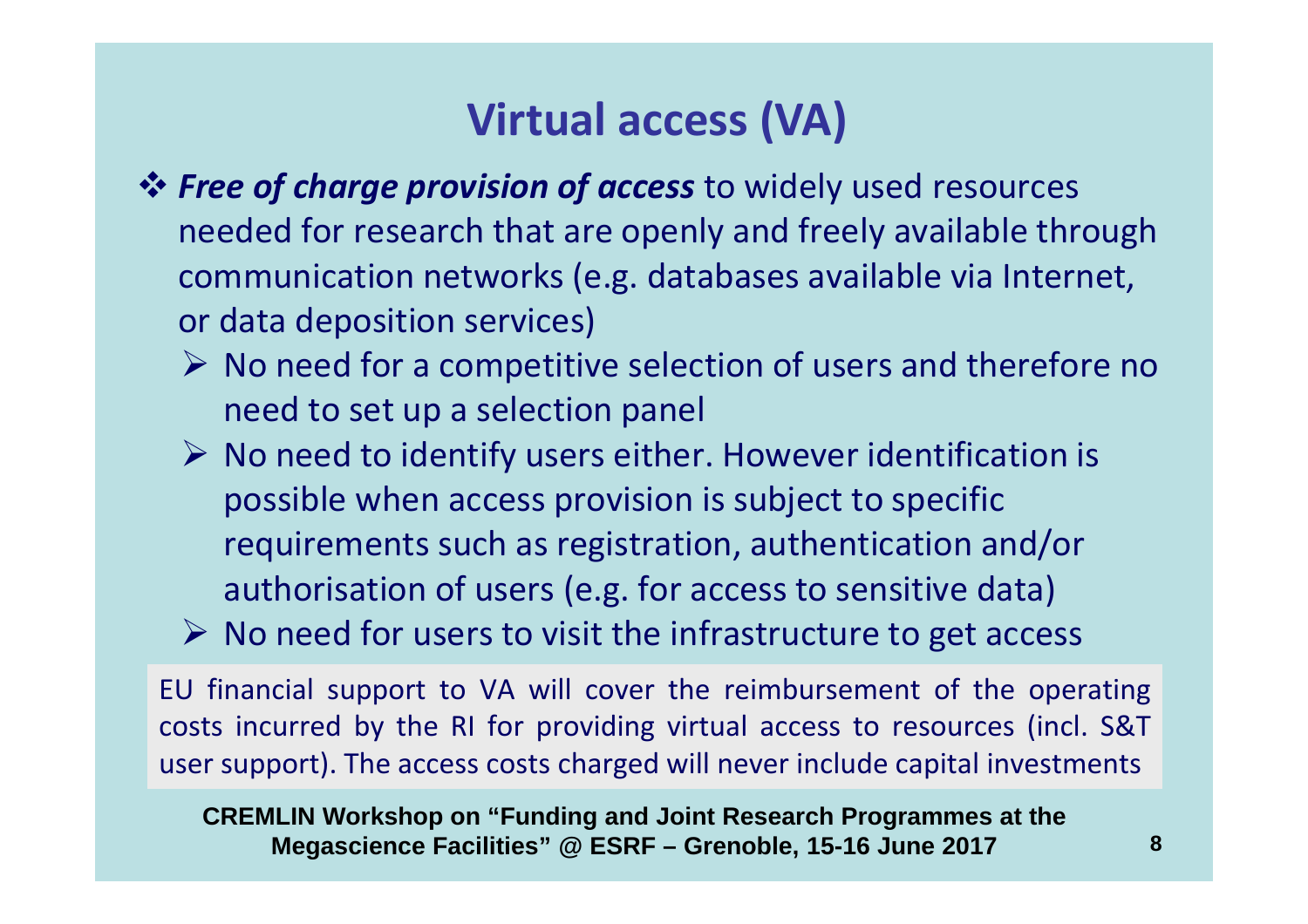## **Integrating Activities**

- *Ihe aim* is to bring together, integrate on European scale, and<br>
onen un key patienal and regional Pls to all European open up key national and regional RIs to all European researchers, from both academia and industry, ensuring their optimal use and joint development
- <sup>\*</sup> An Integrating Activity will mobilise *a comprehensive consortium*<br> **Consort is a super field as well as other stakeholders** *of several key RIs* in a given field as well as other stakeholders (e.g. public authorities, technological partners, research institutions) *from different Member States, Associated Countries and other third countries when appropriate*, in particular when they offer complementary or more advanced services than those available in Europe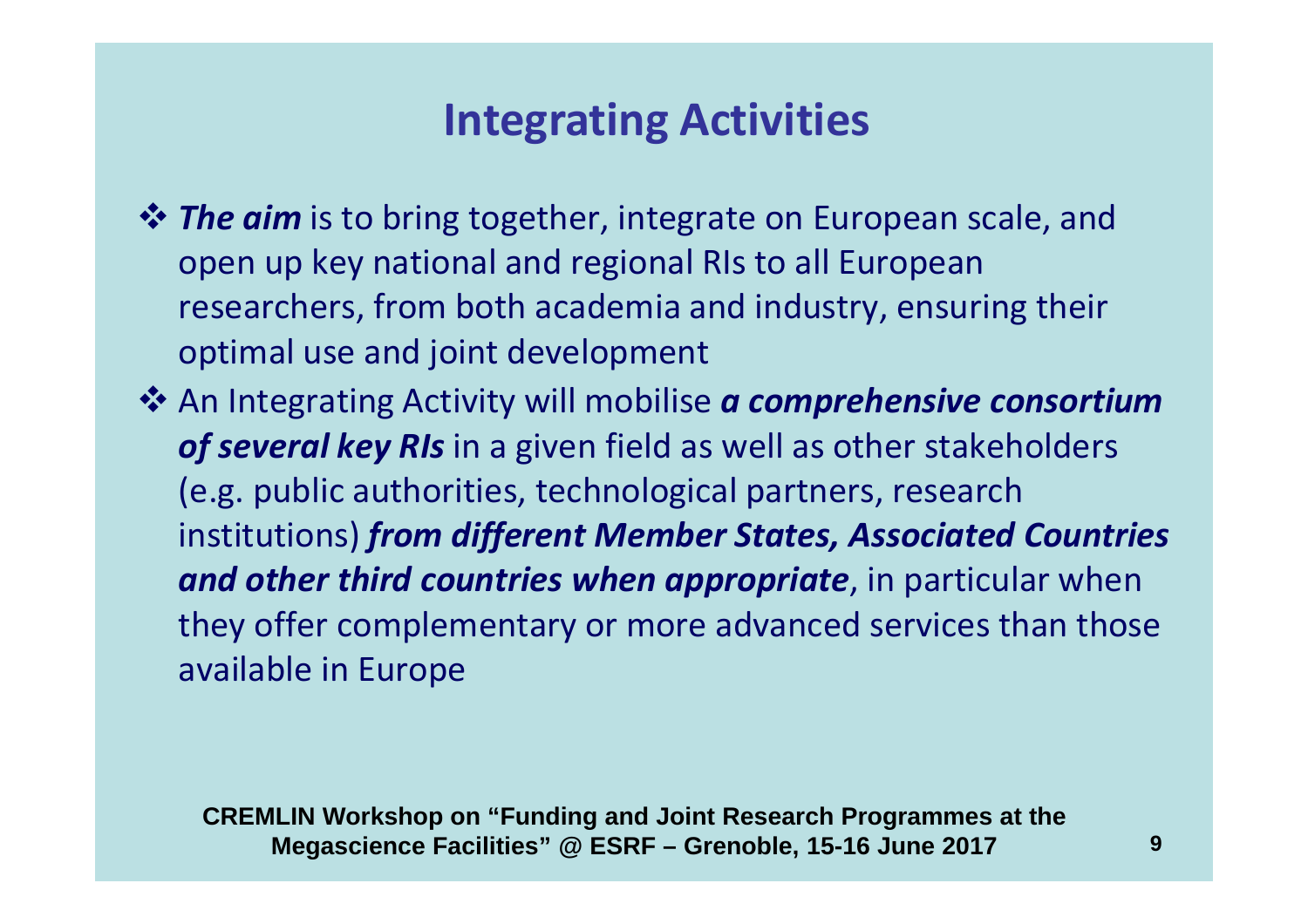## **Integrating Activities**

An Integrating Activity (IA) shall *mandatory combine*, in a closely coordinated and synergetic manner:

- *Networking activities*, to foster a culture of cooperation between<br>Ris, scientific communities, industries and other stakeholders as RIs, scientific communities, industries and other stakeholders as appropriate, and to help develop a more efficient and attractive ERA
- *Transnational access or virtual access* activities, to support scientific communities in their access to the identified key RIs
- *Ioint research activities*, to improve, in quality and/or quantity, the integrated services provided at European lovel by the PIs integrated services provided at European level by the RIs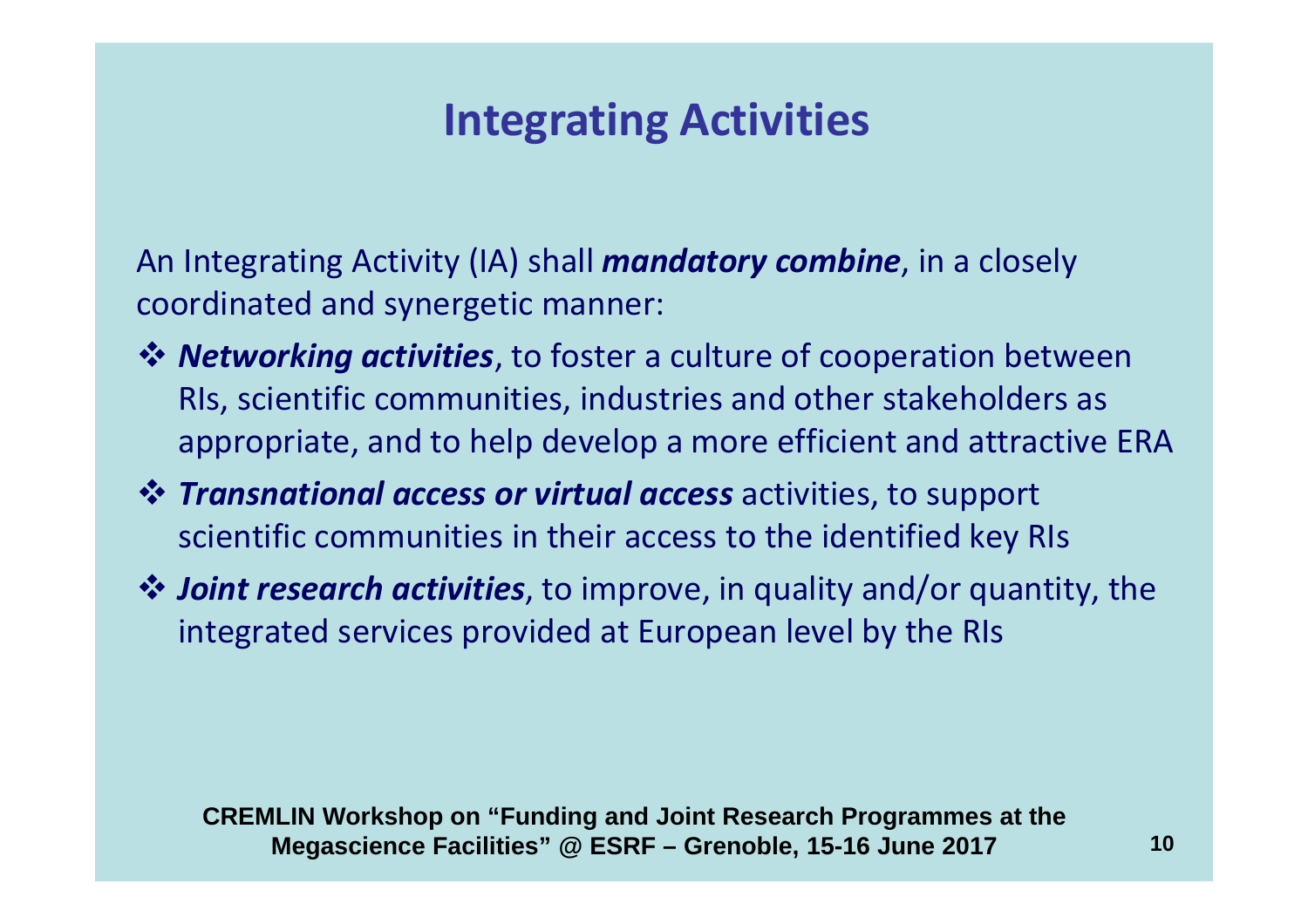# **Integrating Activities**

# *Advanced Communities (AC)*

- Scientific communities whose RIs show an advanced degree of <br>Scientific communities whose RIs show an advanced degree of coordination & networking, attained, in particular, through IAs awarded under FP7 & previous H2020 calls
- > Targeted approach: strategic topics (multi-annual plan)
- Priorities: contribution & support to other parts of H2020 or/and to breakthrough research; contribution to EU political priorities; coverage of emerging needs
- EU contribution up to 10 M€

# *Starting Communities (SC)*

- $\triangleright$  Have never been supported for the integration of their RIs under FP7/H2020 calls, in particular within Ias
- > Bottom-up approach: calls open for all S&T fields

# EU contribution up to 5 M€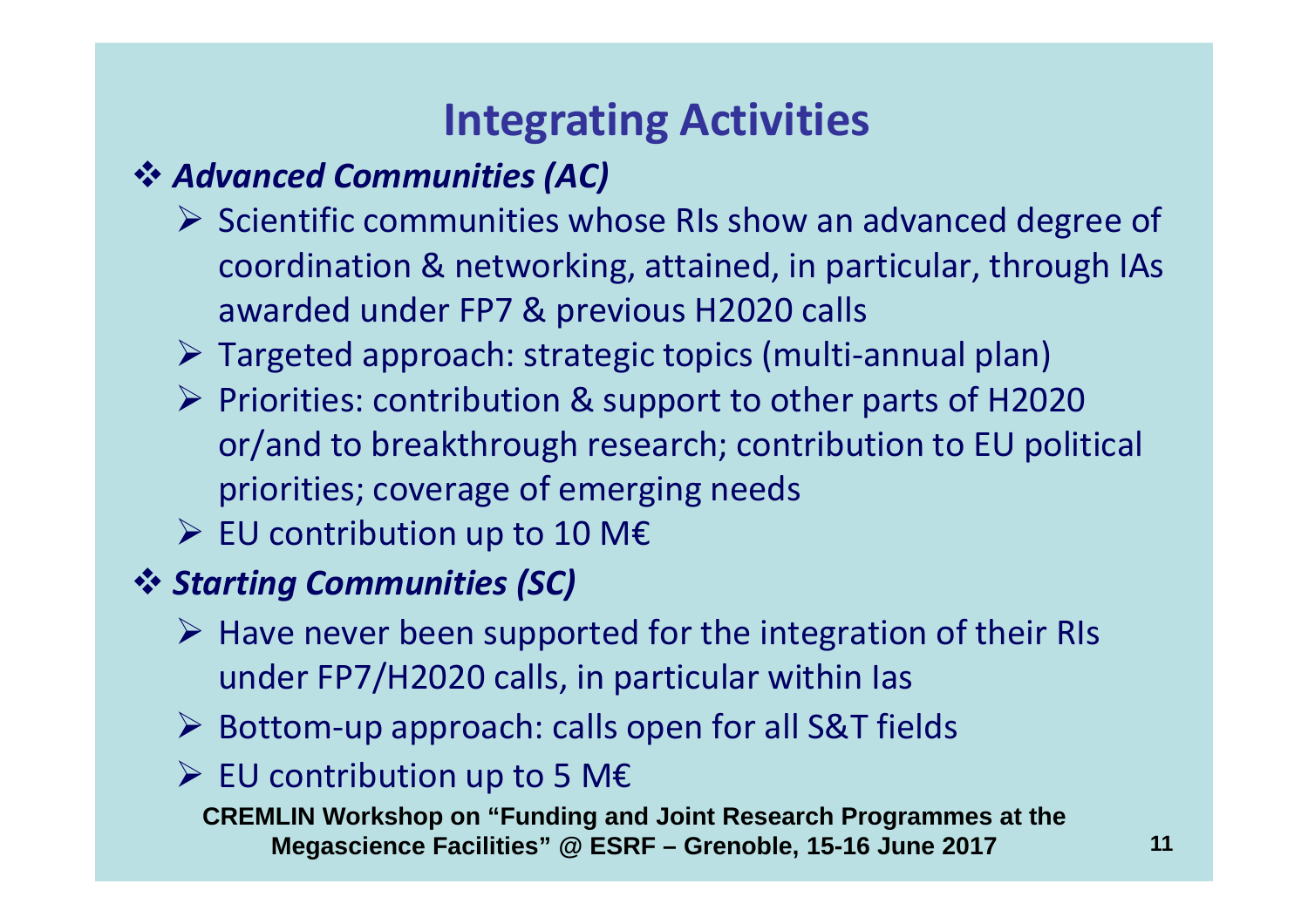## **Integrating Activities: 3rd countries participation**

- **❖** Third country organisations can participate in an IA, even as a parameter of the cases are viders access providers
- **EU funding can be provided to third country beneficiaries in one**<br>
of the three following cases: of the three following cases:
	- $\triangleright$  They are included in the list of the third countries automatically eligible for funding [in Annex A of the H2020General Work Programme] (*RU is not on the list*)
	- $\triangleright$  They fulfil at least one of the three general conditions for eligibility for funding (WP, bilateral agreement, essential RIs)

Organisations established in Australia, Brazil, Canada, China, India, Japan, Mexico, New Zealand, Republic of Korea, *Russia*, or USA, which provide, under the grant, access to their RIs to researchers from Members States and Associated countries are eligible for funding from the EU (for all 3 types of activities)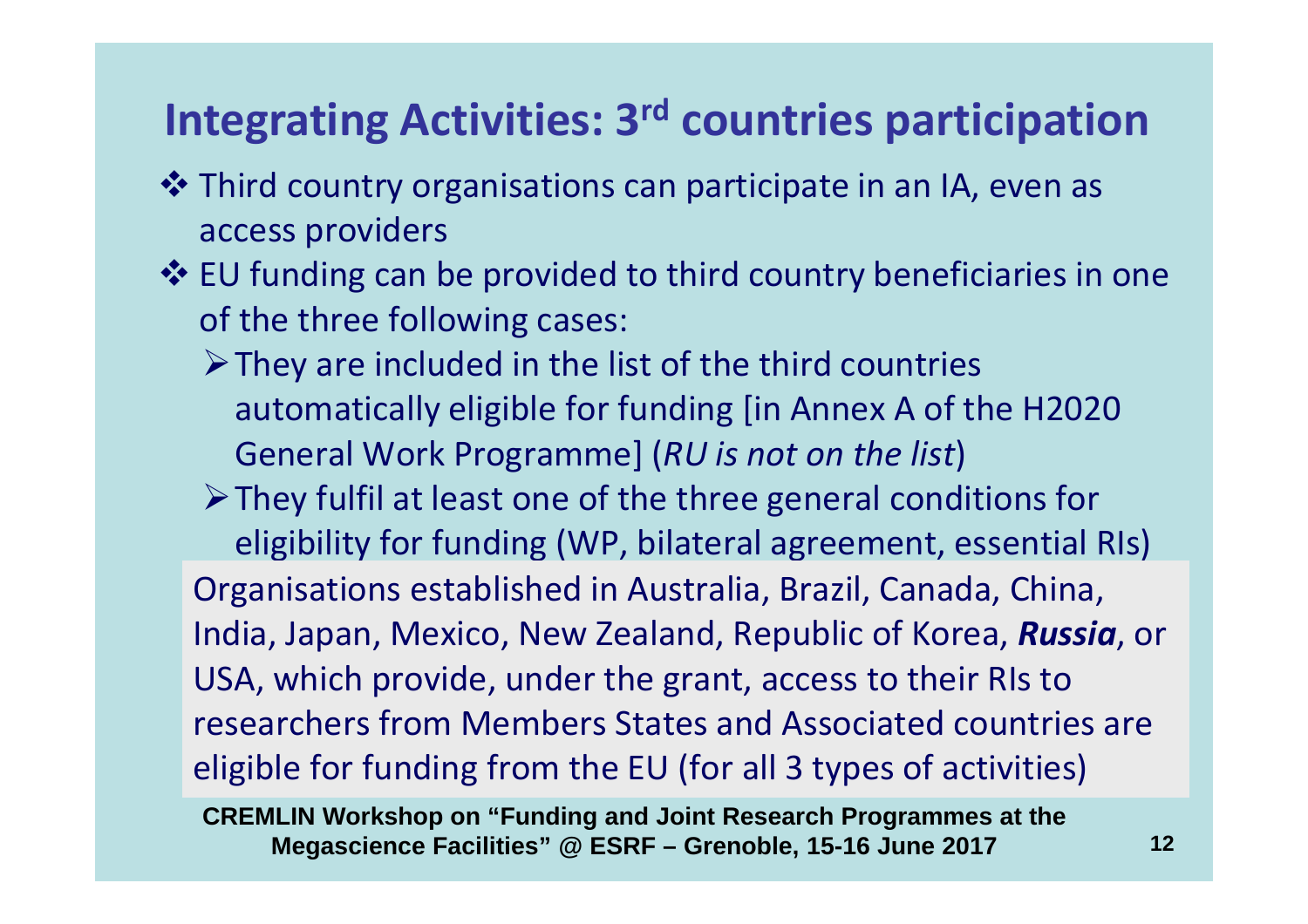### **Integrating Activities under FP7**

- \* Total budget of 689 M€ allocated for IAs of which 240 M€ for<br>Supporting TNA and VA (in average 24 M£ per vear) supporting TNA and VA (in average 34 M€ per year)
- \* ca. 26,000 researchers (of which ca. 2,000 users from third countries) in 1,100 infrastructures
- It facilitated cross-disciplinary fertilisations and a wider sharing<br>
of information, knowledge and technologies across fields and of information, knowledge and technologies across fields and between academia and industry
- Ad-hoc training provided fostered the emergence of a new generation of researchers ready to exploit in the best way all the essential and advanced tools needed for cutting-edge research
- FP7 Users satisfaction questionnaire in 2016 reflected that 89% of the TNA wouldn't have been possible without EC support and level of provided RI services was rated as very good (71%) and good (25%)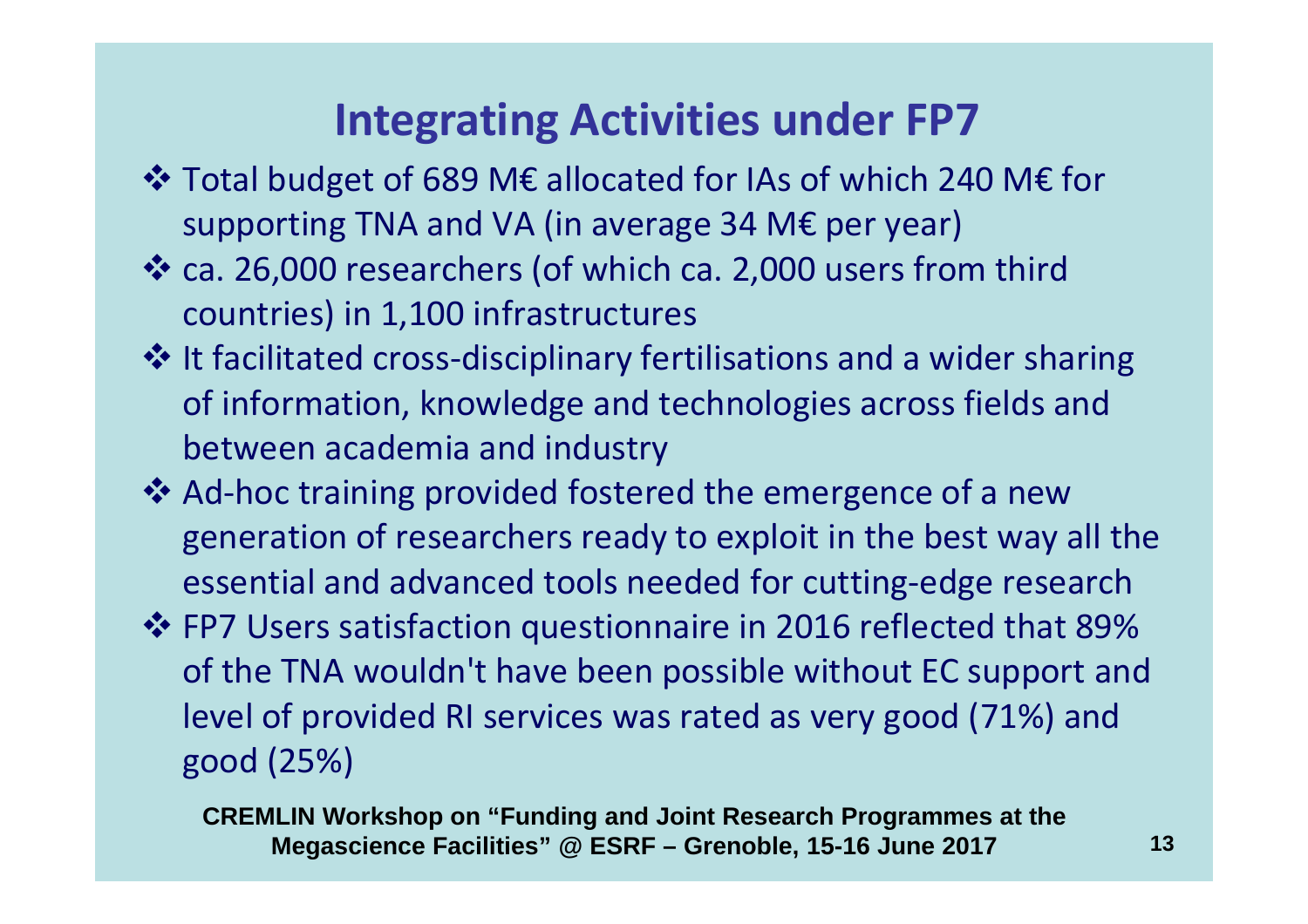### **Integrating Activities under FP7**

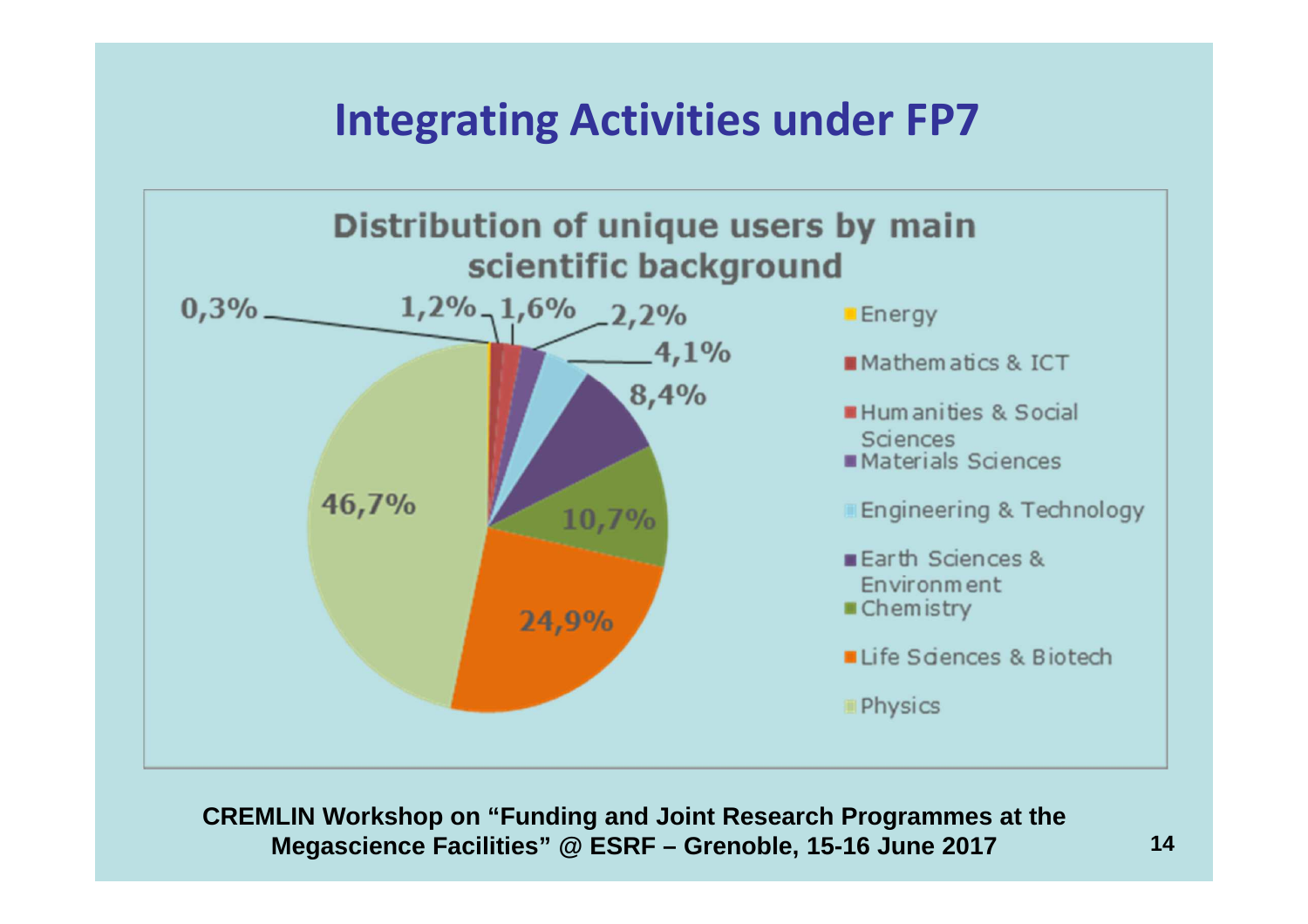### **TNA: access provider obligations**

- $\triangleright$  To publicise widely the access offered under the grant agreement and the modalities to apply
- $\triangleright$  To take into account the gender dimension in advertising the access and defining the support provided to users
- $\triangleright$  To set up an independent selection panel to select the users to he supported (usually at project level). be supported (usually at project level)
- $\triangleright$  To maintain and provide to EC appropriate documentation to support and justify the amount of access reported (name, nationality and affiliation of users; nature and quantity of access provided to user teams, selection panel members and selection procedure)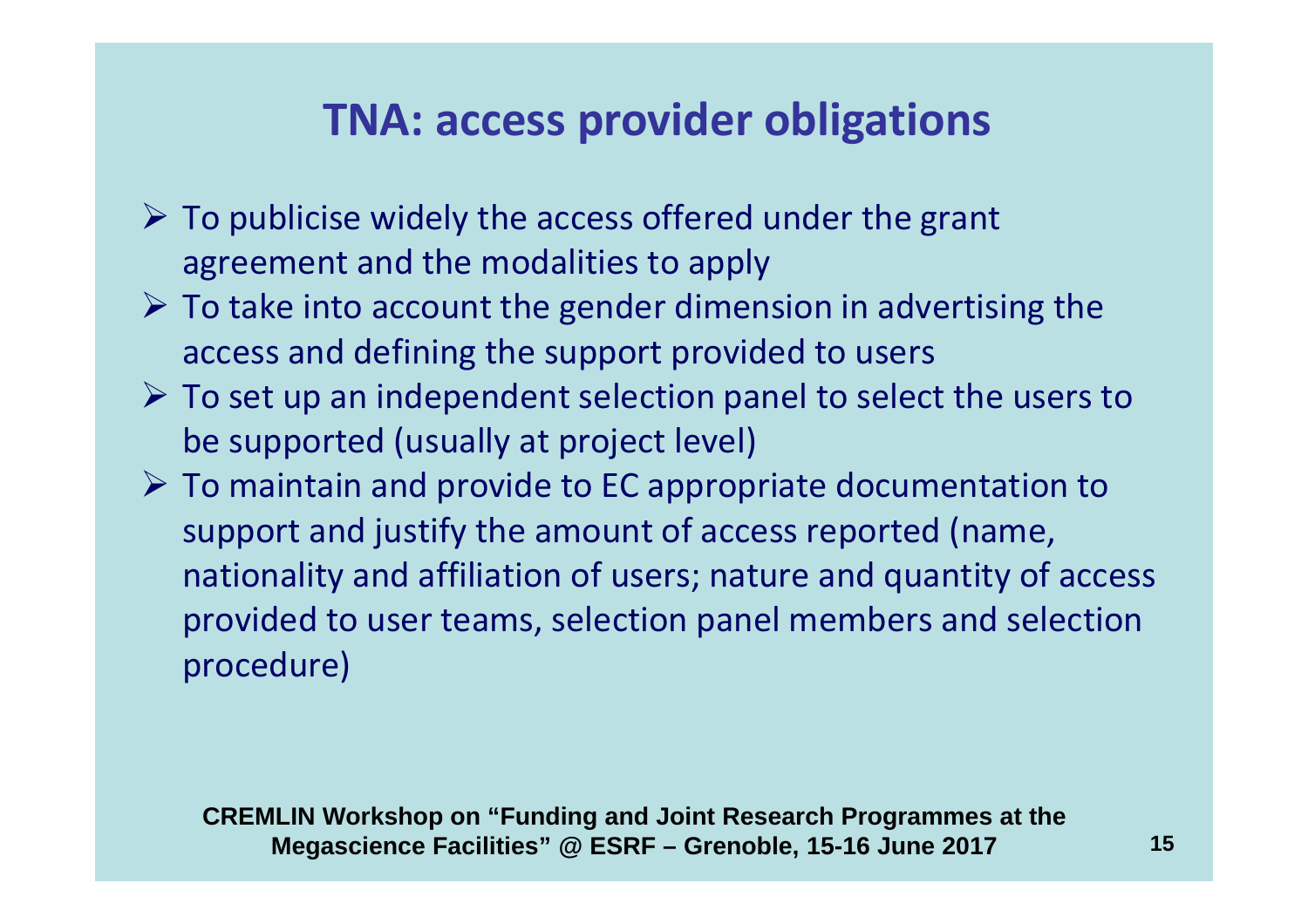### **TNA: user eligibility conditions**

- A user group is eligible for TNA support under the grant when<br>the user group leader and the maintimed users used in accurate the user group leader and the majority of users work in countries different from where the installation is located *This condition is not necessary when:*
	- *the access provider is an international organisation, the JRC, an ERIC or other similar legal entities representing different countries;*
	- *in case of remote access to a set of installations offering the same type of service and located in different countries*Additional rules for the selection of user groups can be foreseen in the GA *(e.g. no Third Country user-group in Third Country infrastructures)*
- $\triangleright$  Only user groups that can disseminate the results generated under the project are eligible, unless users work for SMEs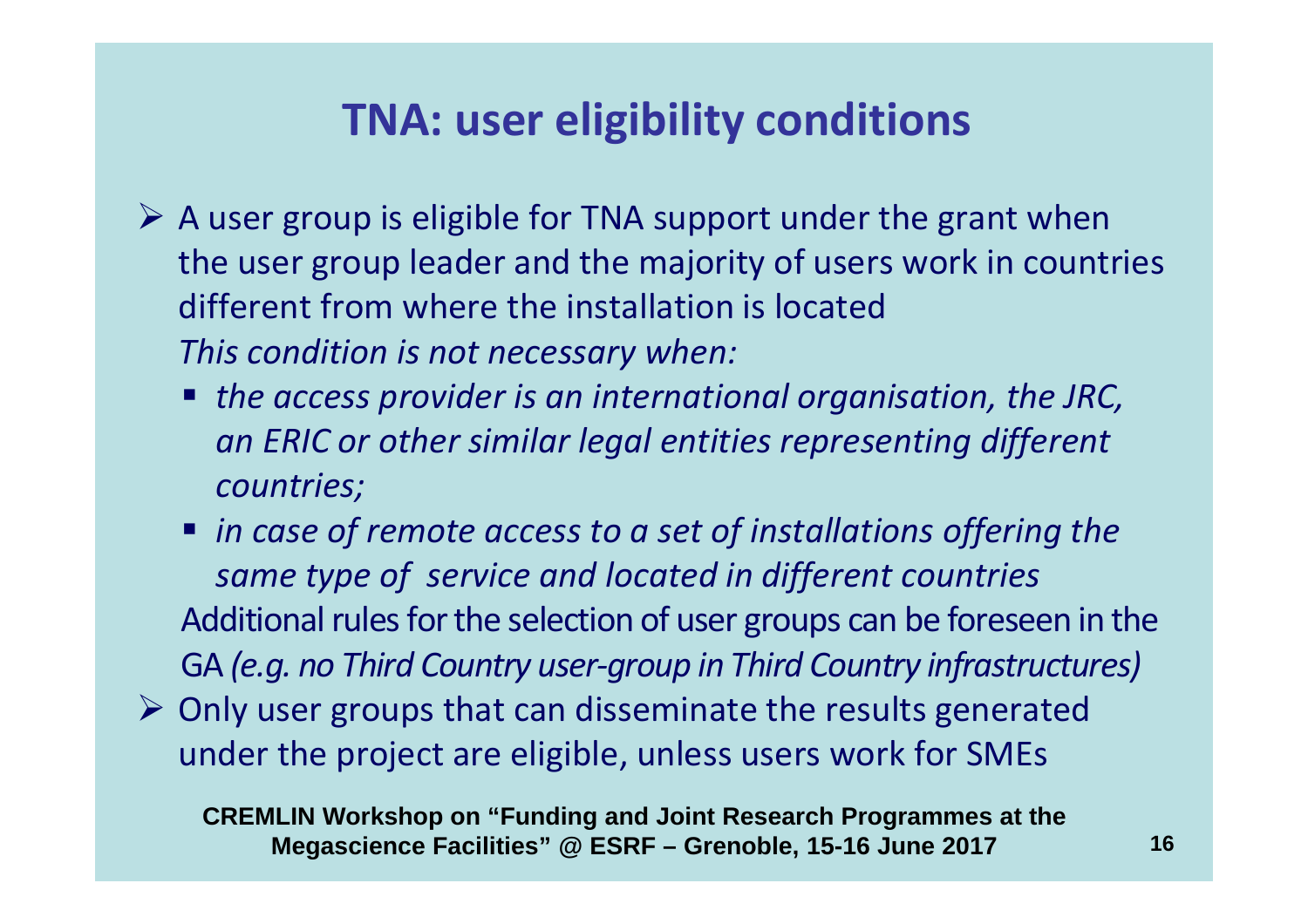### **TNA: eligibility conditions for 3rd country users**

- Supporting user groups with a majority of users working in third<br>Countries is now necessible under U2020 an the condition that the countries is now possible under H2020 on the condition that the access provided to these user groups is limited to 20% of the total amount of units of access provided under the Grant
	- - A higher percentage can be foreseen in Annex I to the GA, if justified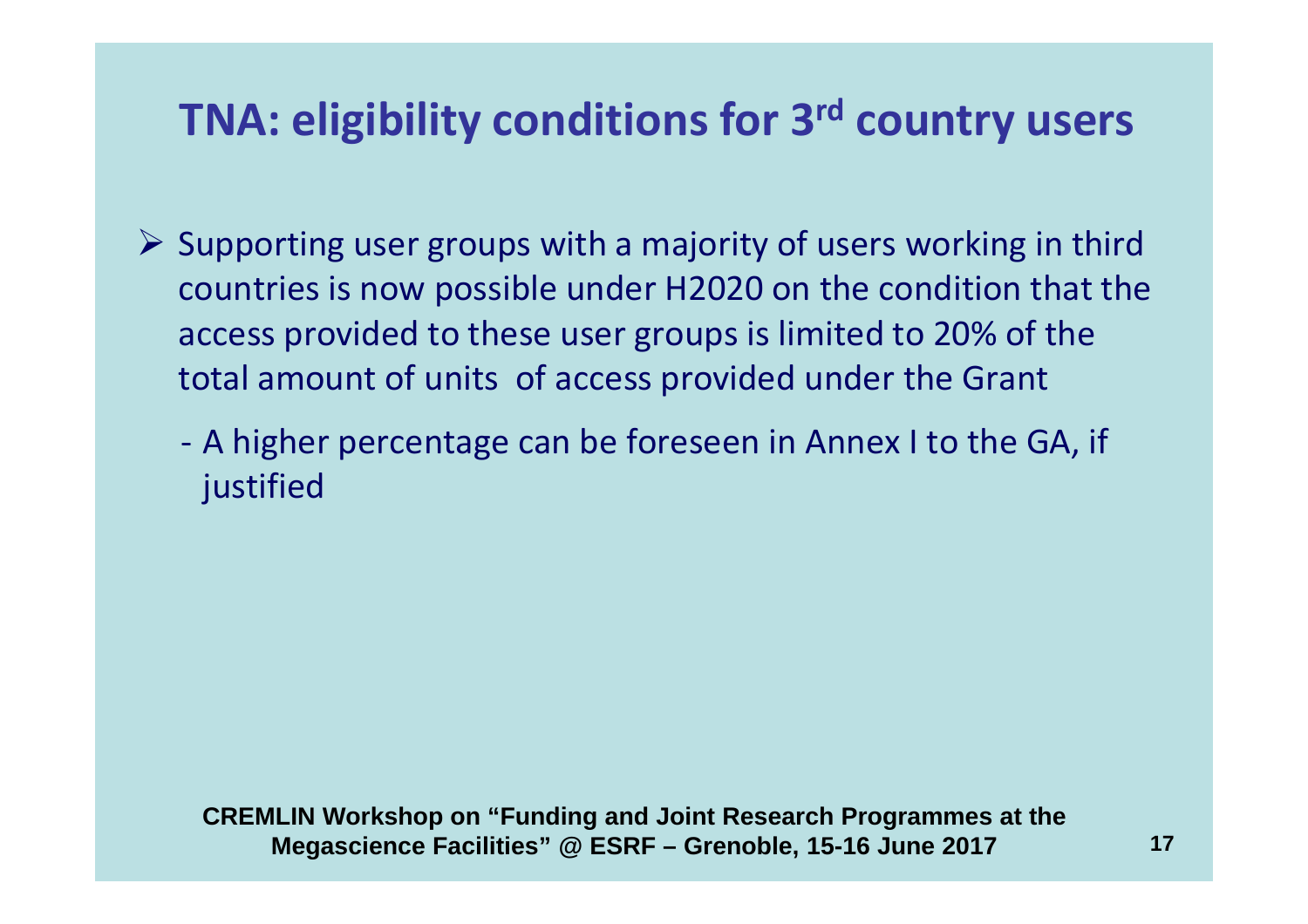# **IA: general provisions on data policy**

- **Integrating Activities should :**<br>Organise the efficient cura
	- > Organise the efficient curation, preservation and provision of *open access to the data collected or produced under the project* (this obligation may be subject to a limited embargo period)
	- $\triangleright$  Define a data management plan, even when they opt out of the Pilot on Open Research Data
	- Address data management, interoperability (definition of metadata and ontologies) as well as advanced data and computing services where relevant.

To this extent, proposals should build upon the state of the art in ICT and e-infrastructures for data, computing and networking, working in cooperation with e-infrastructure service providers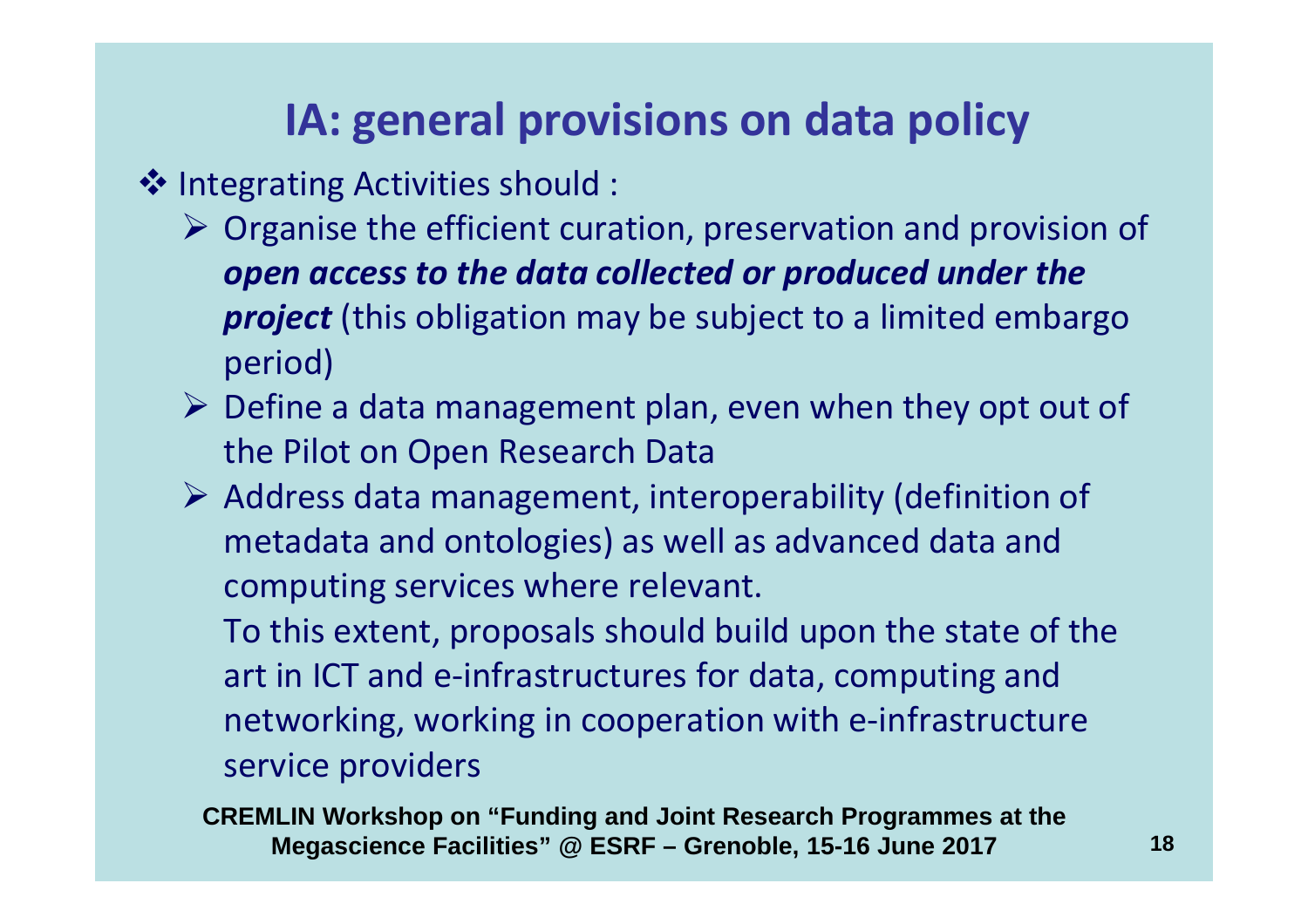### **IA: general provisions on innovation policy**

Integrating Activities in particular should contribute to fostering  $\epsilon$ the potential for innovation, including social innovation, of research infrastructures by reinforcing the partnership with industry, through e.g. transfer of knowledge and other dissemination activities, knowledge sharing through co-creation, activities to promote the use of RIs by industrial researchers, involvement of industrial associations in consortia or in advisorybodies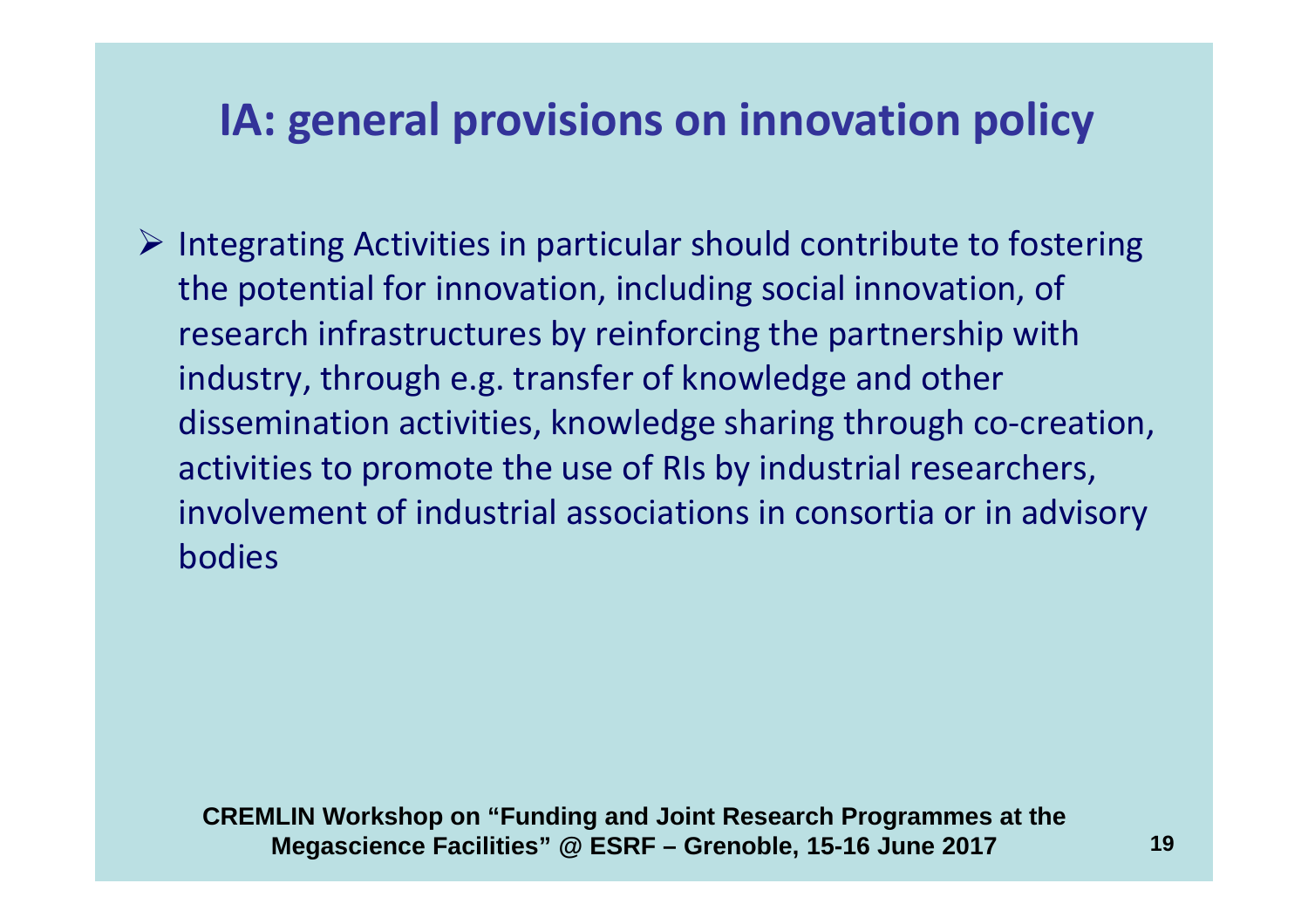#### **Towards the H2020 Work Programme 2018-2020**

Planned calls "INFRAIA"

Topic: *Integrating & opening RIs of European interest*

Integrating Activities for AC. Emphasis on:<br>Midening TNA and VA provision: once

- **Widening TNA and VA provision: encouraging participation of relevant RIs from 3rd countries in order to facilitate access by EU researchers and ensure global interoperability**
- $\triangleright$  Sustainability + potential clustering of close communities
- Proper handling of / access to the data generated/collected + implementing the guidelines of the Charter of access to RIs
- Integrating Activities for SC. Emphasis on:<br>
Integrating standardication and some
	- ▶ Networking, standardisation and common access procedures
- Integrating Activity Pilot: to explore new ways to support the<br>provision of integrated PL services at ELL lovel with larger provision of integrated RI services at EU level with larger communities of RIs